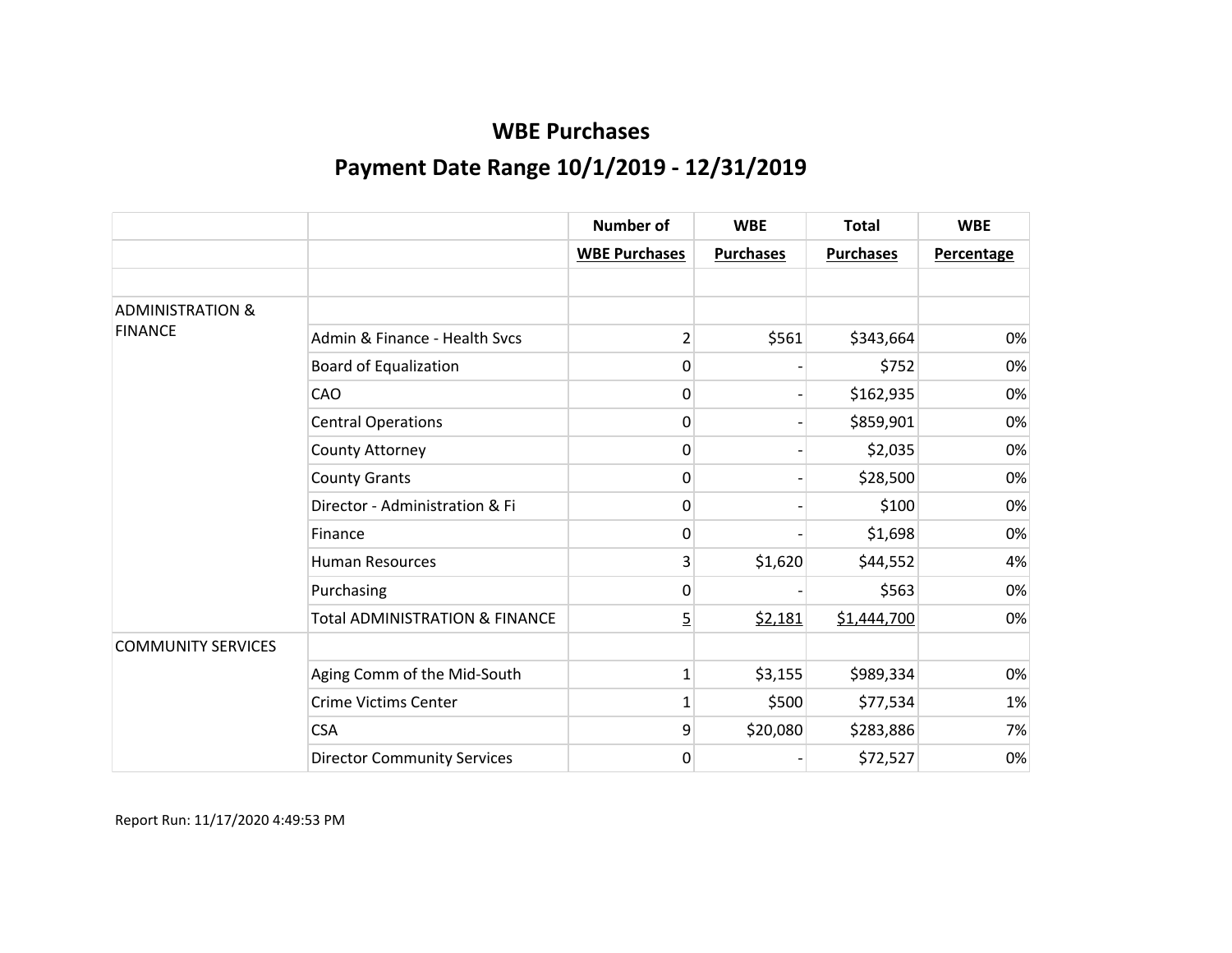| <b>COMMUNITY SERVICES</b> | <b>Pretrial Services</b>             | 0               |          | \$245,011   | 0%  |
|---------------------------|--------------------------------------|-----------------|----------|-------------|-----|
|                           | <b>Total COMMUNITY SERVICES</b>      | 11              | \$23,734 | \$1,668,290 | 1%  |
| <b>CORRECTIONS</b>        |                                      |                 |          |             |     |
|                           | <b>Correction Center Facility</b>    | 0               |          | \$35,915    | 0%  |
|                           | <b>Corrections Administration</b>    | 8               | \$7,850  | \$3,790,465 | 0%  |
|                           | <b>Total CORRECTIONS</b>             | $\underline{8}$ | \$7,850  | \$3,826,380 | 0%  |
| <b>EMPLOYEE BENEFITS</b>  |                                      |                 |          |             |     |
|                           | <b>Employee Health Insurance</b>     | 0               |          | \$31,547    | 0%  |
|                           | <b>Total EMPLOYEE BENEFITS</b>       | $\overline{0}$  |          | \$31,547    | 0%  |
| <b>HEALTH SERVICES</b>    |                                      |                 |          |             |     |
|                           | Admin & Finance - Health Svcs        | 2               | \$1,125  | \$43,672    | 3%  |
|                           | <b>Community Health</b>              | 12              | \$7,197  | \$299,202   | 2%  |
|                           | <b>Environmental Health Services</b> | 0               |          | \$52,590    | 0%  |
|                           | <b>Forensic Services</b>             | 0               |          | \$685,815   | 0%  |
|                           | Health Planning & Promotion          | 8               | \$6,841  | \$25,485    | 27% |
|                           | <b>Inmate Medical Care</b>           | 0               |          | \$3,362,120 | 0%  |
|                           | <b>Public Health Safety</b>          | $\overline{2}$  | \$9,781  | \$277,798   | 4%  |
|                           | Ryan White                           | $\overline{2}$  | \$3,453  | \$1,230,249 | 0%  |
|                           | <b>Total HEALTH SERVICES</b>         | 26              | \$28,397 | \$5,976,931 | 0%  |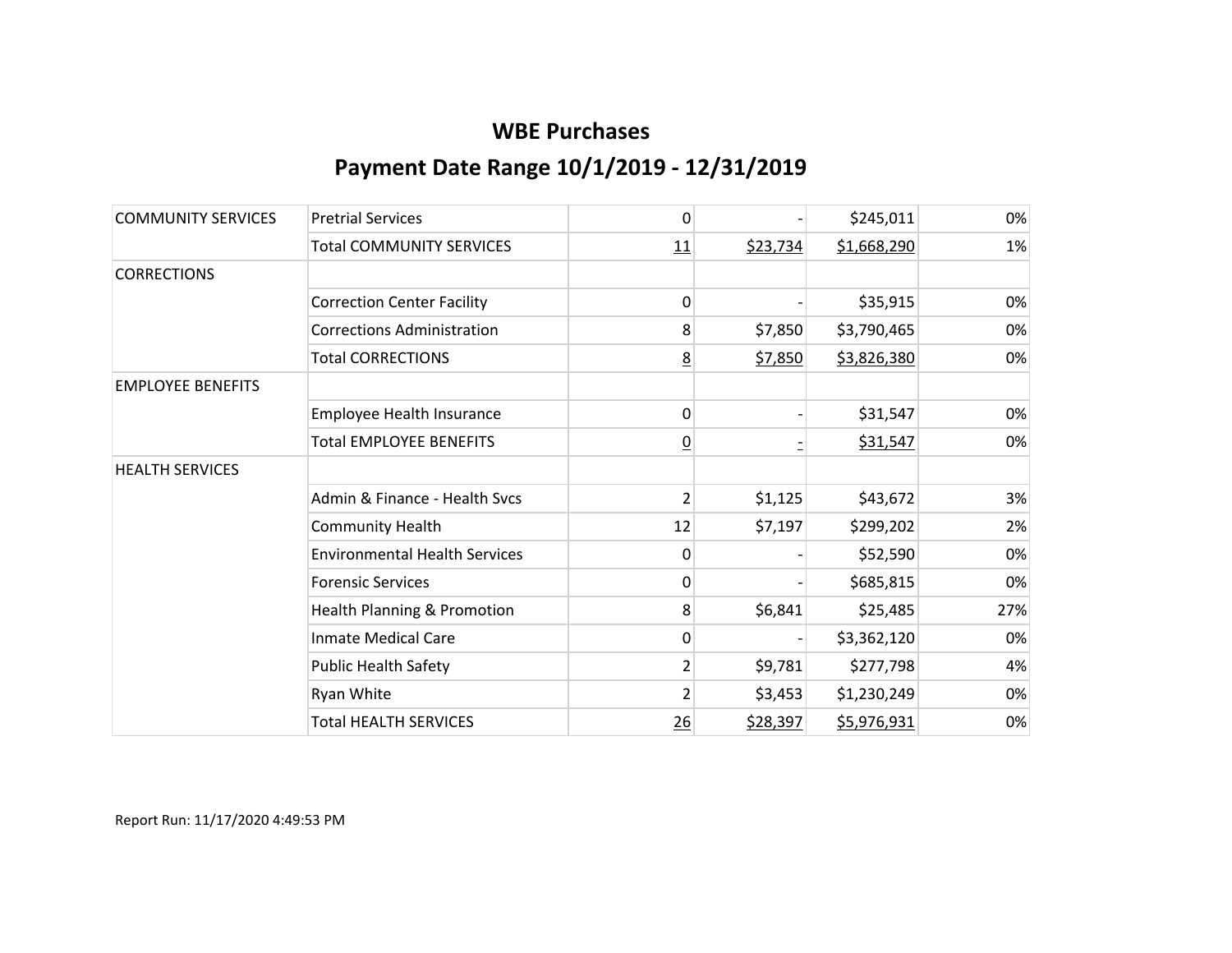| <b>INFORMATION</b>        |                                                       |                |          |           |     |
|---------------------------|-------------------------------------------------------|----------------|----------|-----------|-----|
| <b>TECHNOLOGY SERVICE</b> | <b>IT Internal Services</b>                           | 5              | \$10,604 | \$121,258 | 9%  |
|                           | IT Operations                                         | 0              |          | \$398,344 | 0%  |
|                           | <b>Total INFORMATION TECHNOLOGY</b><br><b>SERVICE</b> | 5              | \$10,604 | \$519,602 | 2%  |
| <b>JAIL DIVISION</b>      |                                                       |                |          |           |     |
|                           | Jail Administration                                   | 0              |          | \$72,676  | 0%  |
|                           | Jail Programs                                         | 1              | \$2,500  | \$566,359 | 0%  |
|                           | Jail Security                                         | 0              |          | \$310,228 | 0%  |
|                           | <b>Total JAIL DIVISION</b>                            | $\overline{1}$ | \$2,500  | \$949,262 | 0%  |
| <b>JUDICIAL</b>           |                                                       |                |          |           |     |
|                           | <b>Attorney General</b>                               | 0              |          | \$31,604  | 0%  |
|                           | <b>Chancery Court</b>                                 | 0              |          | \$63,410  | 0%  |
|                           | <b>Circuit Court</b>                                  | 0              |          | \$71,655  | 0%  |
|                           | <b>Criminal Court</b>                                 | 1              | \$3,469  | \$28,454  | 12% |
|                           | <b>General Sessions Court</b>                         | 1              | \$275    | \$425,734 | 0%  |
|                           | <b>Jury Commission</b>                                | 0              |          | \$24,899  | 0%  |
|                           | Juvenile Court Clerk                                  | $\overline{2}$ | \$298    | \$12,803  | 2%  |
|                           | Juvenile Court Judge                                  | 1              | \$886    | \$140,693 | 1%  |
|                           | <b>Probate Court</b>                                  | 0              |          | \$1,153   | 0%  |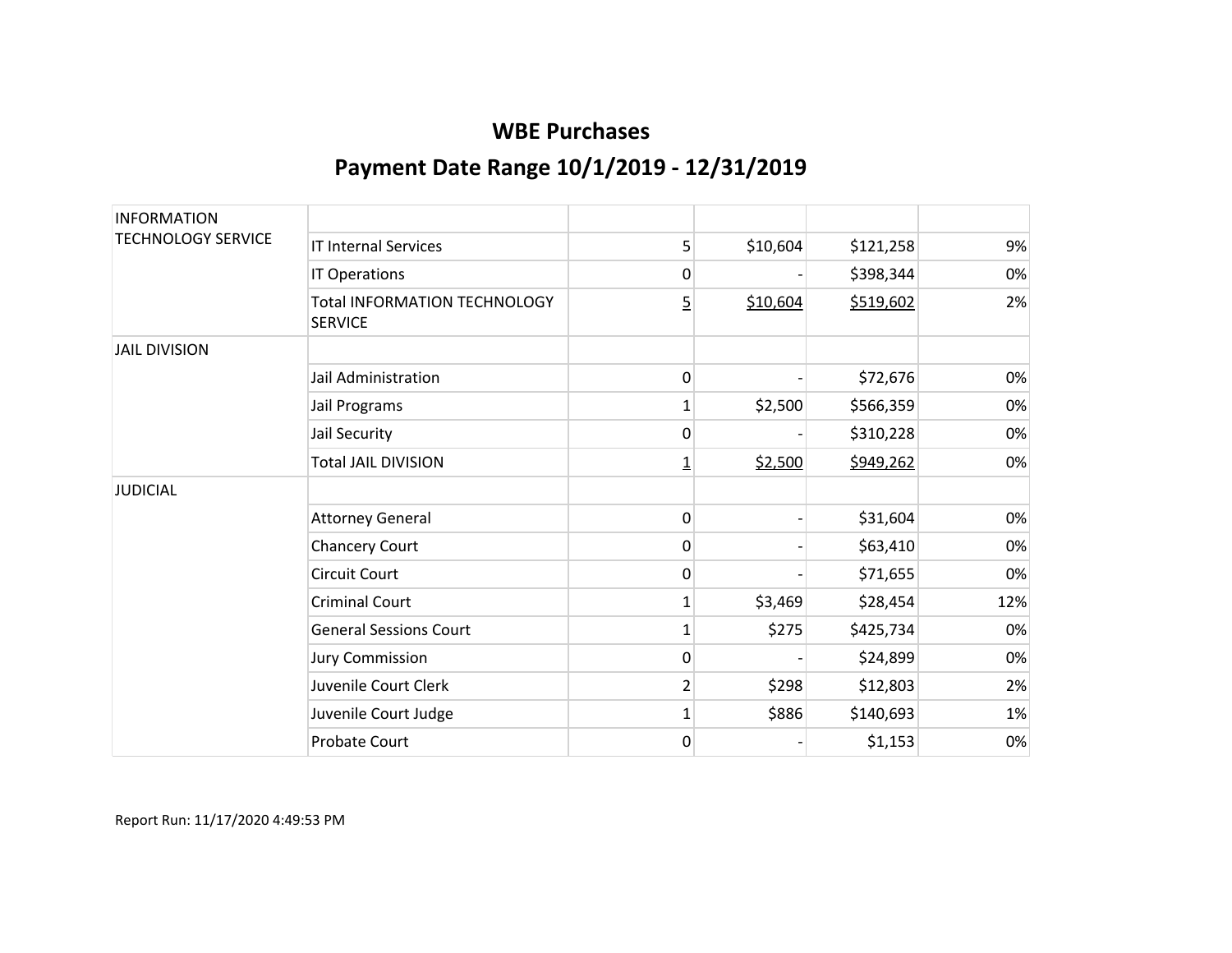| <b>JUDICIAL</b>                                 | <b>Public Defender</b>                                | 0               |           | \$19,116    | 0%  |
|-------------------------------------------------|-------------------------------------------------------|-----------------|-----------|-------------|-----|
|                                                 | <b>Total JUDICIAL</b>                                 | $\overline{5}$  | \$4,929   | \$819,521   | 1%  |
| <b>LAW ENFORCEMENT</b>                          |                                                       |                 |           |             |     |
|                                                 | <b>Chief Deputy</b>                                   | 0               |           | \$3,282     | 0%  |
|                                                 | Courts                                                | 4               | \$628,465 | \$631,680   | 99% |
|                                                 | <b>Detectives</b>                                     | 0               |           | \$16,566    | 0%  |
|                                                 | Fugitive                                              | 0               |           | \$19,294    | 0%  |
|                                                 | <b>Special Operations</b>                             | 0               |           | \$620,609   | 0%  |
|                                                 | <b>Training</b>                                       | $\overline{c}$  | \$2,333   | \$14,707    | 16% |
|                                                 | <b>Uniform Patrol</b>                                 | 0               |           | \$55,648    | 0%  |
|                                                 | <b>Total LAW ENFORCEMENT</b>                          | <u>6</u>        | \$630,798 | \$1,361,785 | 46% |
| <b>MISCELLANEOUS</b><br><b>INTERNAL SERVICE</b> |                                                       |                 |           |             |     |
|                                                 | Admin & Finance - Health Sycs                         | 0               |           | \$2,497     | 0%  |
|                                                 | <b>Total MISCELLANEOUS INTERNAL</b><br><b>SERVICE</b> | $\underline{0}$ |           | \$2,497     | 0%  |
| OTHER ELECTED OFFICIALS                         |                                                       |                 |           |             |     |
|                                                 | Assessor                                              | 0               |           | \$484,143   | 0%  |
|                                                 | County Clerk                                          | 0               |           | \$52,546    | 0%  |
|                                                 | <b>Election Commission</b>                            | 1               | \$3,366   | \$80,523    | 4%  |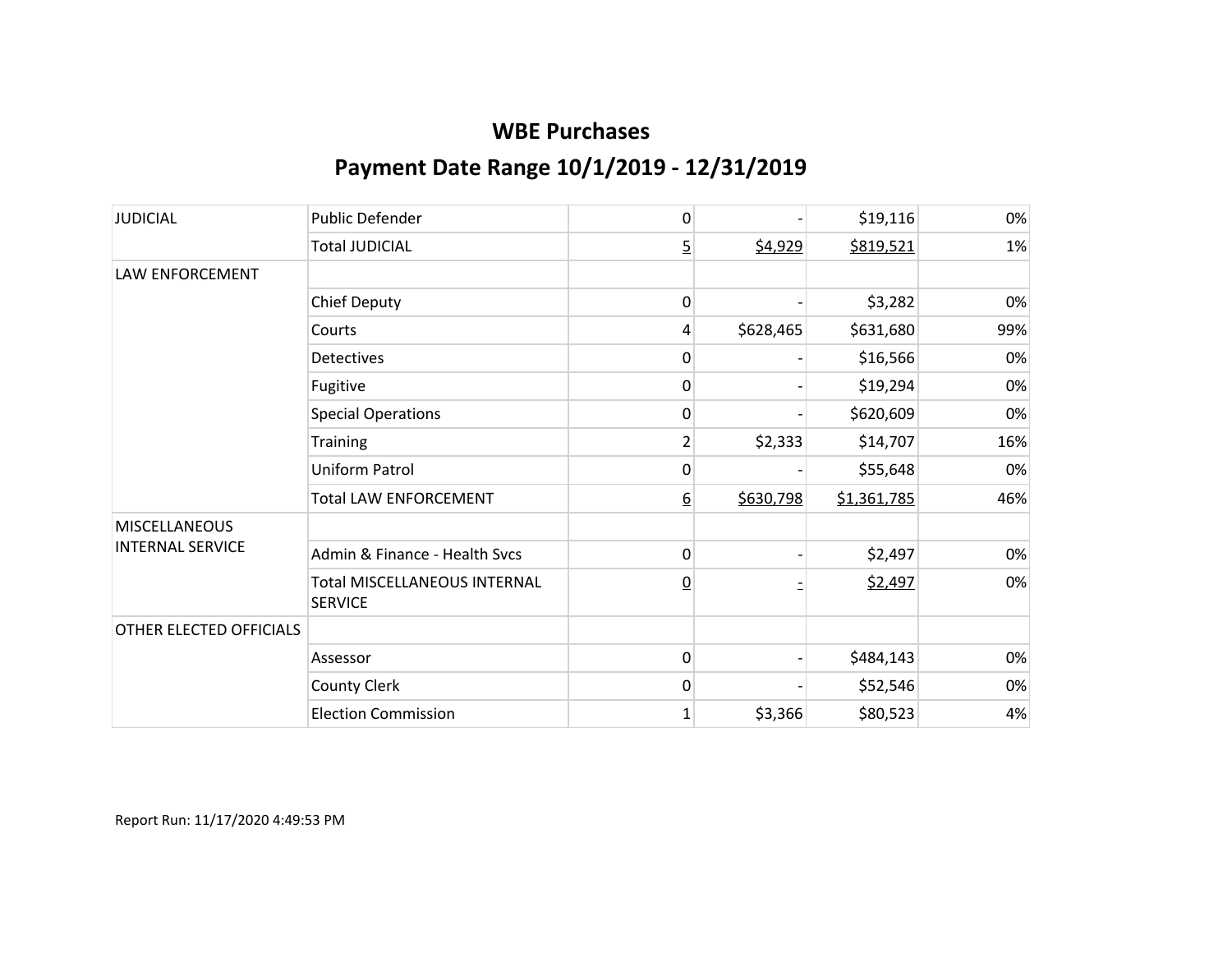| OTHER ELECTED OFFICIALS | <b>Equal Opportunity Compliance</b>  | 3              | \$440   | \$12,382    | 4% |
|-------------------------|--------------------------------------|----------------|---------|-------------|----|
|                         | Legislative Operations               | 0              |         | \$131,711   | 0% |
|                         | Register                             | 0              |         | \$63,414    | 0% |
|                         | Trustee                              | $\mathbf{0}$   |         | \$100,686   | 0% |
|                         | <b>Total OTHER ELECTED OFFICIALS</b> | <u>4</u>       | \$3,806 | \$925,406   | 0% |
| Other Offices           |                                      |                |         |             |    |
|                         | Director & Staff-Public Works        | 0              |         |             | 0% |
|                         | Jail Administration                  | 0              |         | \$661,355   | 0% |
|                         | Jail Programs                        | 0              |         | \$1,087,775 | 0% |
|                         | Juvenile Court Judge                 | 0              |         | \$541,556   | 0% |
|                         | Roads & Bridges                      | 0              |         | \$822,418   | 0% |
|                         | <b>Support Services</b>              | $\mathbf{0}$   |         | \$5,445,072 | 0% |
|                         | <b>Total Other Offices</b>           | $\overline{0}$ |         | \$8,558,177 | 0% |
| <b>PLANNING &amp;</b>   |                                      |                |         |             |    |
| DEVELOPMENT             | Admin & Finance - Health Svcs        | 0              |         | \$1,313     | 0% |
|                         | <b>Codes Enforcement</b>             | 0              |         | \$389,973   | 0% |
|                         | Director - Planning & Developm       | 0              |         | \$25,015    | 0% |
|                         | Housing                              | 0              |         | \$326,588   | 0% |
|                         | <b>Regional Services</b>             | $\mathbf{0}$   |         | \$35,940    | 0% |
|                         | <b>Resilience Department</b>         | 0              |         | \$1,008,535 | 0% |